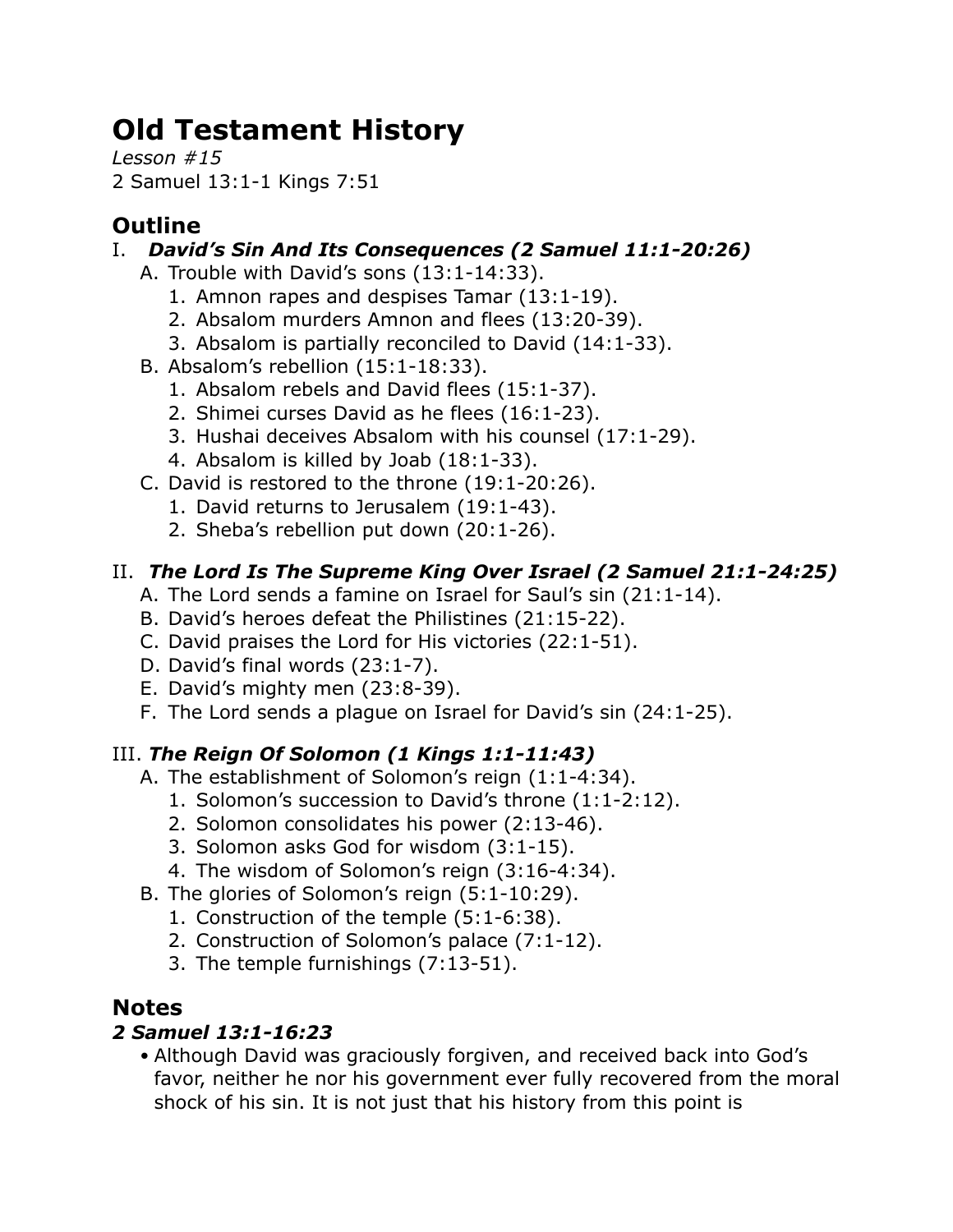continually problematic, but his troubles were all connected with a weakness that was the consequence of his sin.

- It was probably the 20th year of his reign when the sin of his son Amnon signaled the beginning of a long series of domestic and public troubles. A doting father, plagued with moral weakness, might find an excuse for delay or even complete inaction when he remembered his own sins. It is difficult to wield a heavy sword with a maimed arm.
- Two years had passed since Tamar was raped by Amnon. The long delay of revenge shows a deep, evil passion in Absalom's heart. It was the time of sheep-shearing on Absalom's property -- a happy, festive season in the East. It was good that Absalom fled to his maternal grandfather at Geshur. All of his life, the king could not forgive the death of his firstborn, but the three years of banishment at Geshur allowed David's mind to stop dwelling on Amnon.
- Joab, using a wise woman from Tekoah, hatched a plot to get the king on the side of the woman. The king decided in principle what Joab wanted applied to the situation with Absalom. David understood the woman's true purpose and Joab obtained permission to bring back Absalom. Absalom and David seem to have reconciled, but Absalom had other plans in mind.
- There were consequences to David's moral weakness. His position as king was increasingly weakened in the public eye. Absalom had everything he needed to win over the people. He did not have any blemishes, and was therefore the finest-looking man in Israel. Even before his return from Geshur Absalom had been a kind of popular hero, and his banishment increased sympathy for him.
- Absalom's conspiracy was well-planned, and Ahithophel, one of David's advisors, left him to follow Absalom. The place for the uprising was Hebron. It offered a way of retreat in case of failure, and, in the case of David, it was where a new king had been crowned. It has also been suggested that there was discontent because of the transfer of the royal residence to Jerusalem. Absalom soon had 200 followers and David fled from the palace in Jerusalem. Several psalms were written during the plotting (41, 55), David's flight (3, 63), and the overthrow of the conspiracy (39, 61, 62).
- Ziba convinced David that Mephibosheth had decided to stay in Jerusalem in the belief that the house of Israel will return the kingdom to the house of Saul and therefore to Mephibosheth himself. For the moment at least, David chooses to believe Ziba. He punishes Mephibosheth by giving Ziba everything that formerly belonged to his master.
- Absalom probably knew that Solomon was to be David's successor as king, hence the effort to steal the throne from his father. Judging by the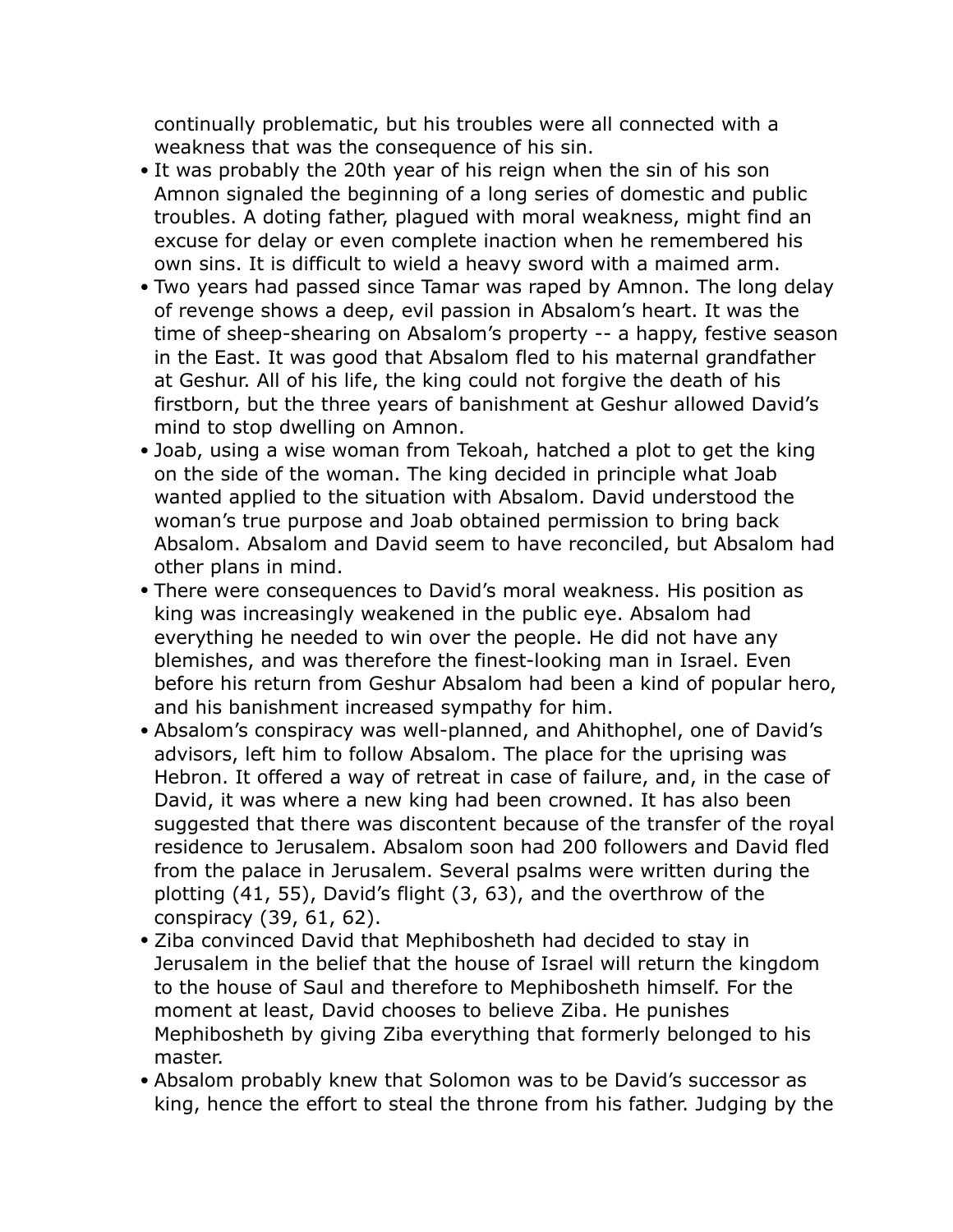space given to the account of Absalom, it must have been one of the most troublesome points of David's reign. It involved the defection of some of David's advisers and broke his heart. David certainly teaches us that if a forgiven sin is continually brooded over, it becomes a source, not of sanctification, but of moral weakness and a hindrance.

- David had not left the capital a moment too soon. He had barely left the city when Absalom and his forces appeared, and took possession of it. Hushai the Archite was one of the first to welcome him with insincere allegiance. Ahithophel knew that, though David had fled, his cause was far from lost.
- The intent of Ahithophel was to make the division between father and son public and permanent. This was the purpose of the advice which Ahithophel gave Absalom (2 Samuel 16:21-22), although he would have convinced Absalom that it was public evidence that he had succeeded to the throne.

#### *2 Samuel 17:1-20:26*

- Ahithophel wanted to send 12,000 troops to surprise David's followers, but God was not going to allow it to happen. The advice sounded good to Absalom and his followers. However, Hushai was summoned and convinced Absalom of a different strategy. Warning Absalom that David on the offensive would have the strategic advantage and would therefore draw first blood, Hushai points out that the exaggerated news of the initial defeat would cause uncontrollable panic among Absalom's troops. Absalom's bravest soldier is no match for David's brave men.
- Hushai's advice wins over Absalom, thus giving David and his troops time to escape across the Jordan and regroup. Absalom makes his fateful choice, and Hushai becomes the "point man" in the Lord's decision to frustrate Ahithophel's counsel.
- The messengers of Hushai, Jonathan and Ahimaaz, hide in a well from Absalom's men. They tell David to cross the Jordan River at once under the cover of darkness. When Ahithophel sees that Absalom is not going to win in a fight against David, he takes his own life. David's prayer of 2 Samuel 15:31 is now answered.
- David divided his men into three divisions and sent them out under the command of Joab, Abishai, and Ittai. The field, which was a thick forest near the Jordan, was very skillfully chosen for an engagement with undisciplined superior numbers. As David's generals went out to battle, David asked them to be gentle with Absalom.
- Absalom's head had become wedged, most likely through his thick hair, in the branches of an oak tree. One of David's men brought word to Joab. After Joab reproves him for not killing Absalom, Joab stabs him and lets his men finish the task. Absalom is the third son that David has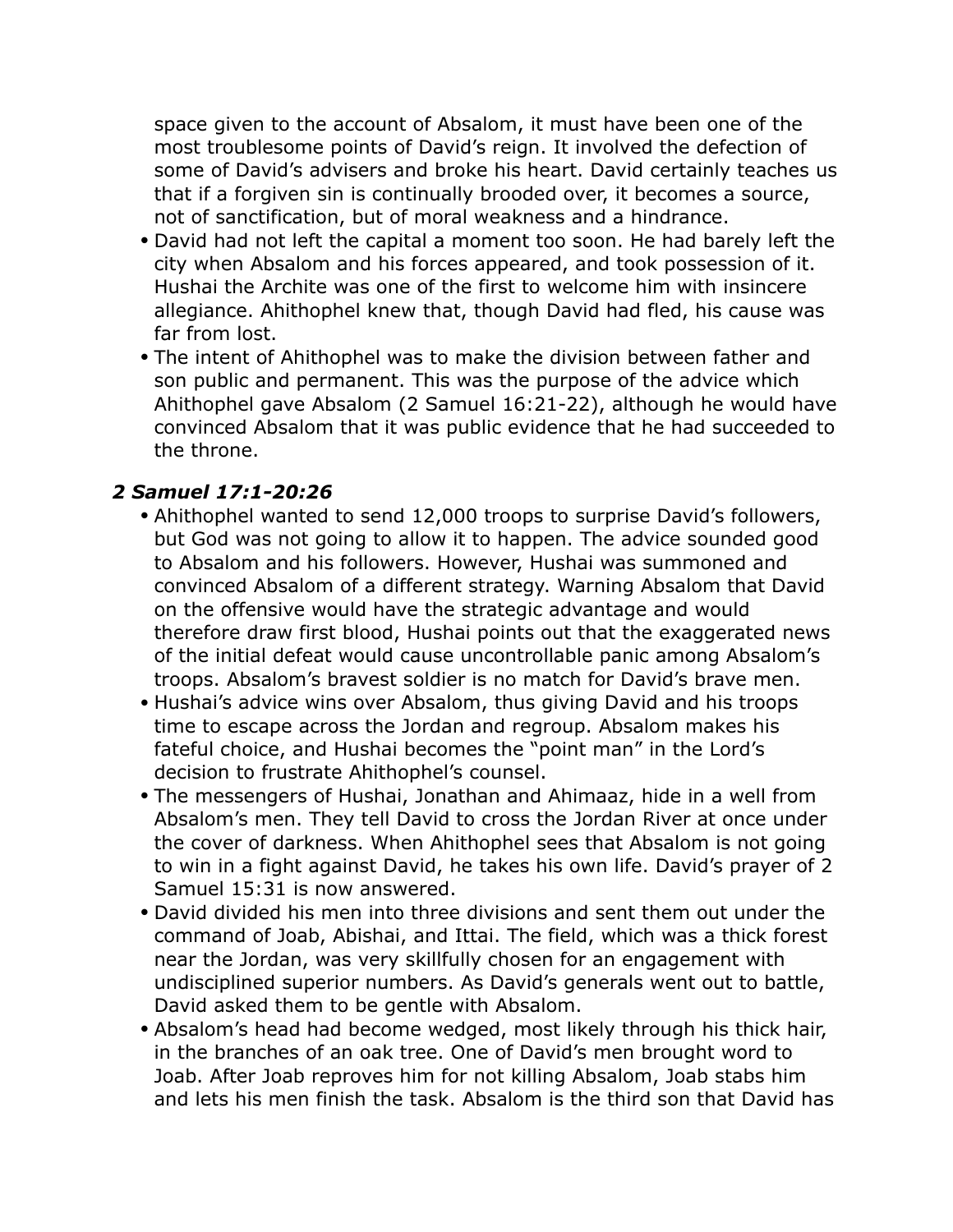lost as a result of his sin against Bathsheba and her husband Uriah. When David finds out about Absalom's death, his mournful cry was filled with the pathos of a father's grieving heart.

- In his present frame of mind David would trade Absalom's life for those of everyone else. Joab speaks to David harshly and tells him that if he does not immediately go out and encourage his men by nightfall, no one will remain loyal to him. Reluctantly, David does so.
- David is invited back to Judah to reign in Jerusalem. Both Shimei, who had cursed David on his flight, and Ziba, who had deceived him about Mephibosheth, went over the Jordan to meet him. One thousand Benjamites met David and asked his forgiveness because of their hostility towards him. David responds to Mephibosheth by ordering him and Ziba to divide the land that he had originally restored to Mephibosheth but had later turned over to Ziba. Barzillai, who had supported David in all his troubles, came, despite his age, to escort the king over the Jordan. He did not seek any reward or acknowledgement.
- David's difficulties did not end with the crossing of the Jordan. They actually seemed to begin all over again. Sheba, a Benjamite, blew a trumpet as a rallying cry of rebellion against David. Despite the fact that David had been divinely anointed king over Israel, Sheba apparently suspects that David's loyalties basically lie in the south and therefore urges the representatives of the northern tribes to recommend secession. David sends Amasa, then Abishai, after Sheba. Joab is ignored and takes the opportunity to kill Amasa. Joab and Abishai then continue the pursuit of Sheba. They follow him to Abel where a wise woman rebukes Joab for his siege of the city. The men cut off Sheba's head and throw it over the wall to Joab.

#### *2 Samuel 21:1-24:25; 1 Chronicles 21:1-27:34*

- With the suppression of Sheba's revolt, the political history of David closes. What follows in 2 Samuel is an appendix of an account of the famine which devastated Israel, probably in the earlier part of David's reign, and the pestilence, probably toward the close of David's reign. There are also some brief mentions of the Philistine wars and a detailed accounting of David's heroes. Finally, there is David's final psalm of thanksgiving and his last prophetic words. The account of the pestilence was probably placed last in the book because it introduces the preparations made for the building of the temple by Solomon.
- Saul was to blame for the famine because of his bloody rule (cf. Numbers 35:33; Deuteronomy 19:10). He had killed the Gibeonites and violated the treaty made with them by Joshua (Joshua 9:16), one of the provisions of which was that the Israelites would let them live (Joshua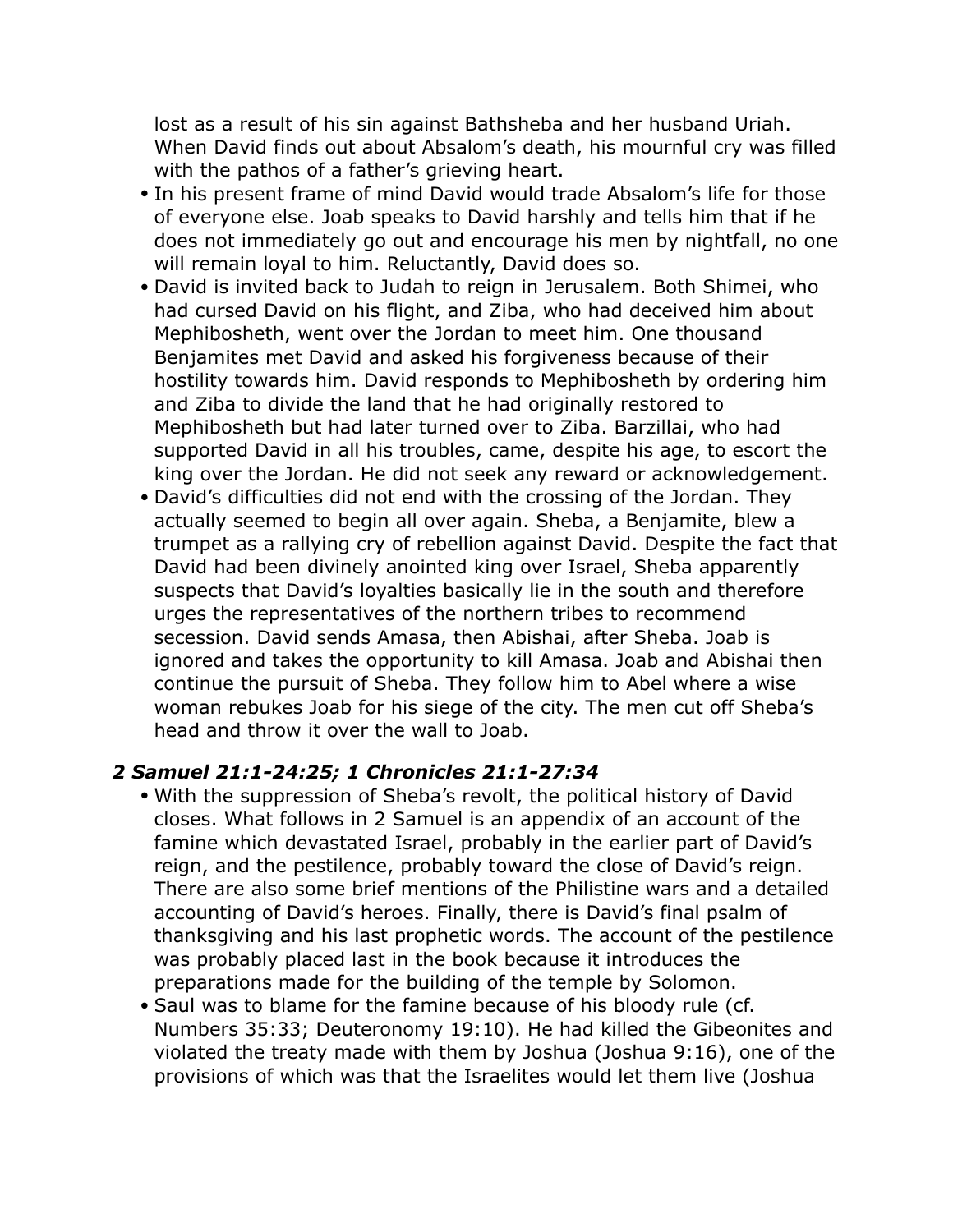9:15, 20-21). Wanting to rectify the situation, David asks the Gibeonites whether there is anything he can do to make amends.

- The Gibeonites requested that seven of Saul's male descendants be turned over to them -- suggesting full retribution (cf. 1 Samuel 2:5). Their bodies were publicly hung from the beginning of the barley harvest in April to the early rains of Fall. Saul's bloodstained house would now be completely avenged. They were to be killed and exposed before the Lord perhaps so that His blessing might be sought. Ironically, the act was to take place at Gibeah, the hometown of Saul.
- Second Samuel 22 was a song of praise, and the history of David appropriately closes with a grand hymn. Here, as in many psalms, David shows his unfailing trust in God and his immense gratitude for His constant care. The next chapter is David's last words. It shows what David's mind was focused on at the close of his glorious but troubled life: the justice of his reign as king, his creation of the psalms, his devotion to God's word, and God's covenant with him that promised an eternal dynasty.
- The narrative of the pestilence followed the enumeration of David's heroes and their accomplishments, suggesting that David wanted to number the people because of pride. Gad was sent to announce the punishment of the sin after David spent a night in confession and prayer. The census showed a population of about a million and a half fighting men, exclusive of Levi and Benjamin (1 Chronicles 21:5), which would mean a total population of about 6 to 8 million.
- David built an altar on the threshing floor of Araunah, and later Solomon built the temple there (2 Chronicles 3:1). Although Araunah wanted to give everything for the purpose of sacrifice, David refused. As if to publicly ratify what had taken place, fire from heaven fell upon the altar and consumed the sacrifices (1 Chronicles 21:26).

#### *1 Kings 1:1-2:46; 1 Chronicles 23:1; 28:1-29:30*

- First Chronicles closes with the public charge to Solomon concerning the preparations for and the building of the temple. First Kings takes up the thread of prophetic history. The birth of Solomon had been the beginning of the fulfillment of the glorious promise which gave spiritual meaning to the royal lineage of Israel.
- The first event recorded in 1 Kings is the formal coronation of Solomon as the God-appointed successor of David. Though not in line for the succession, Solomon was chosen by David, and approved to be David's successor (2 Samuel 7:12; 12:25; 1 Kings 1:30; 8:20; 1 Chronicles 22:9-10; 28:5-7). Adonijah, David's fourth son was apparently the heir expectant to the throne (1 Kings 2:15, 22; 2 Samuel 3:3-4), for the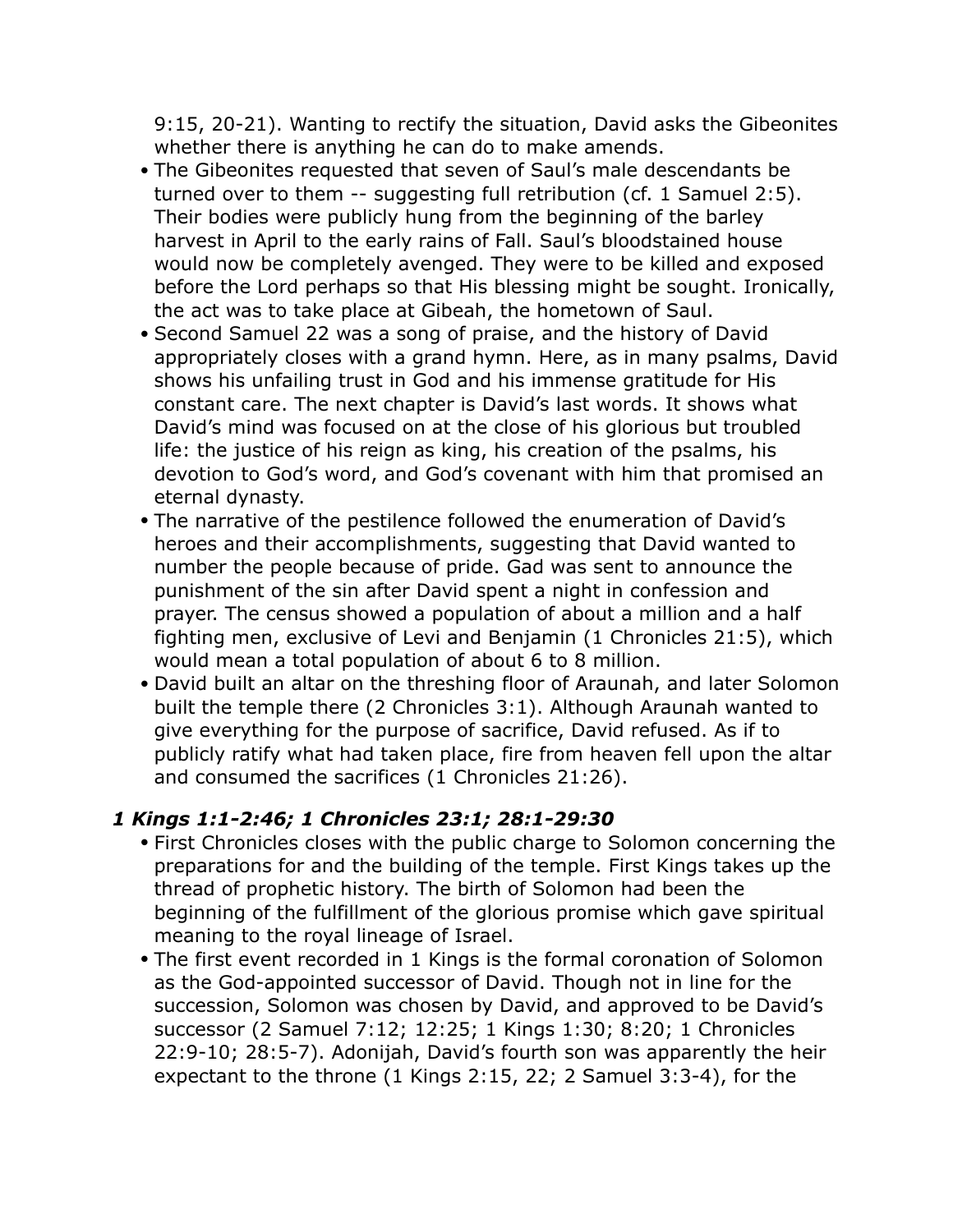three oldest sons (Amnon, Absalom, and probably Chiliab) were dead. LIke Amnon and Absalom, he had been indulged all his life by David.

- While David was on his deathbed, and before Solomon was formally anointed king, Adonijah plotted to seize the throne. The prospect of gaining the crown was worth making an effort, and the quicker the better. But the plot was thwarted by Nathan the prophet. Solomon was generous in his treatment of Adonijah. But Adonijah persisted in his effort to steal the throne, and it was not long until he also was executed.
- David was 70 years old, but the consequences of his difficult life had left him confined to his room. The rebellion of Absalom failed because David was in the prime of his life at the time, and was well supported by Abiathar the priest and Joab the captain of the host. But Adonijah had gotten both of these men to come over to his side. For some time leading up to his attempt he had gotten the people to consider him as their future king by assuming a royal position (1 Kings 1:5).
- Nathan went to Bathsheba, and urged her to take immediate reaction. If Adonijah were proclaimed king, Solomon, Bathsheba, and all their adherents would immediately be put to death. With whatever weakness David may have been blamed, he always rose to the requirements of the situation when necessary. He directed that Solomon be immediately crowned as king over Judah and Israel with the sacred oil by the joint ministry of Zadok the priest and Nathan the prophet. The crowd in Jerusalem was jubilant, and Adonijah and Joab heard the noise. The conspirators fled, and Adonijah and Joab ran to take hold of the horns of the altar. Solomon promised to spare Adonijah's life on the condition that he not rebel against him.
- David informed Solomon that his life's work would be to build the house of God. David had already prepared all the plans for the temple, and he dedicated all the vast sums of treasure which he had accumulated during his reign to this great purpose. When the assembled group joyfully promised their substance, David seemed to feel that the work of his life was over, and that God would now let "His servant depart in peace." Scripture tenderly records the final charge David gave to his son, which at this time he could not have been more than 20 years old.
- Many dangers lay ahead of Solomon: an unscrupulous military party headed by Joab, a dissatisfied priestly faction ready to plot and join any rebellious movement, and tribal jealousies which were ready to erupt at any moment.

#### *1 Kings 3:1-4:34; 2 Chronicles 1:1-17*

• A chronological arrangement was not intended, since the list of Solomon's officers, given in 1 Kings 4, contains the names of at least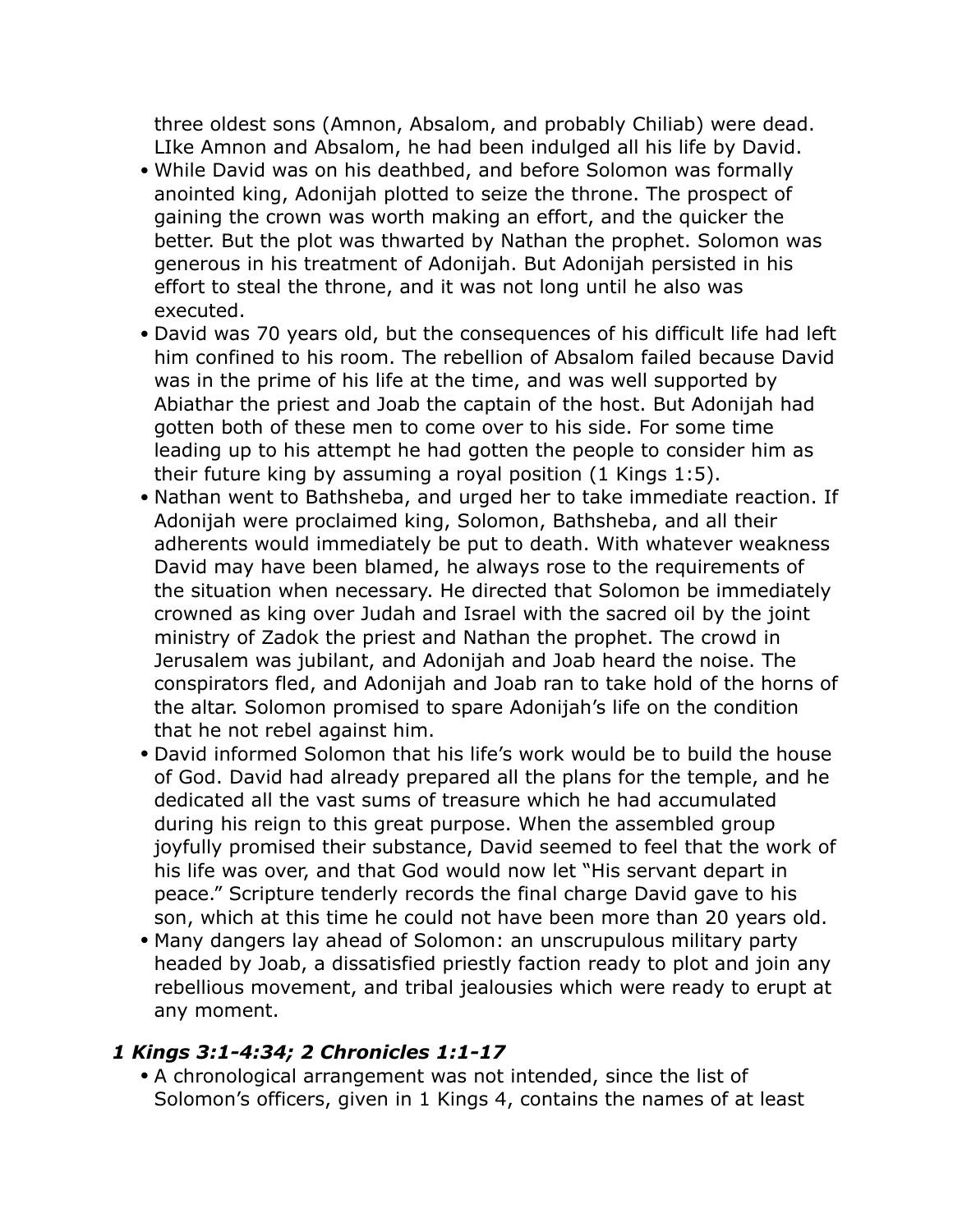two of the king's sons-in-law, whose appointment must date from a period much later than the beginning of his reign.

- The first event of national interest that occurred was the marriage of Solomon to the daughter of Pharaoh. This took place in the first years of his reign, although some time after the building of the temple. According to Jewish tradition, the daughter of Pharaoh actually became a Jewish proselyte. As we contrast the relations in the past and in the time of Solomon, we realize how marvelously God had fulfilled His promises to His people. The time of the judges had been one of struggle and disorganization; the time of David one of war and conflicts. But with Solomon a true period of peace had begun.
- God told Solomon to ask whatever he wanted at Gibeon, about six miles northwest of Jerusalem, where at the time the tabernacle and the bronze altar were located (1 Chronicles 21:29). This request searched the deepest feelings of his heart. When God granted him wisdom, he also added to it the promise of longevity and prosperity, but only on the condition of continued observances of God's commandments and statutes. He demonstrated his great God-given wisdom in many ways, but none more well-known than his decision with the child and two mothers.
- The land was divided, not according to the geographical boundaries of the tribes, but according to population and resources, into twelve provinces, over each of which a governor was appointed. No direct taxes were levied, and this system worked as long as the country was prosperous. However, it could easily become an instrument of oppression and a source of discontent (cf. 1 Kings 12:4).
- Solomon had inherited the throne of the most powerful kingdom then in existence. It was an era of peace and prosperity. Solomon had vast business enterprises and was famous for his literary attainments. He wrote 3,000 proverbs, more than 1,000 songs, and scientific works on botany and zoology.

#### *1 Kings 5:1-7:51; 8:6-9; 2 Chronicles 2:1-5:10*

- Building the temple was the focus of Solomon's grand reign. As a nation, Israel was never intended to attain preeminence in the fields of art and science. The guardianship of spiritual truth was primarily entrusted to Israel, which would finally develop and become the common property of the whole world. The Jews and the Gentiles came together in the building of the temple, prefiguring the great union that they would share in the "spiritual house" of "lively stones."
- The temple was started in the fourth year of Solomon's reign, which was the 480th year after the children of Israel came out of Egyptian captivity. This would make the year 966 B.C. While the temple was